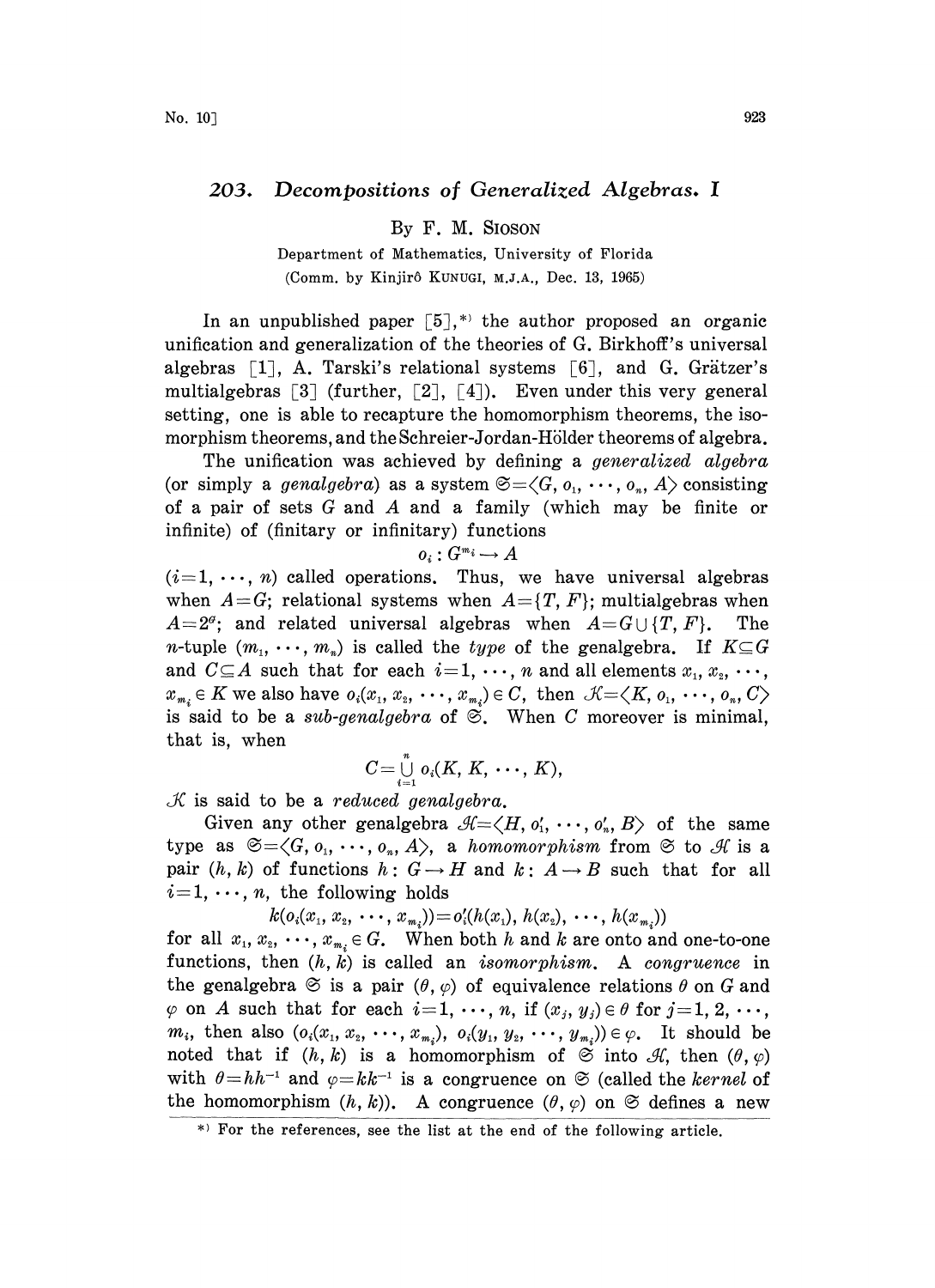genalgebra  $\mathfrak{S}/(\theta, \varphi) = \langle G/\theta, \tilde{\rho}_1, \cdots, \tilde{\rho}_n, A/\varphi \rangle$  (called the *quotient genalgebra* of  $\mathfrak{S}$  modulo  $(\theta, \varphi)$  where

$$
o_i(x_1/\theta,\,\cdots,\,x_{m_i}/\theta)=o_i(x_1,\,\cdots,\,x_{m_i})/\varphi.
$$

Here  $x_i/\theta$  and  $o_i(x_1, \dots, x_{m_i})/\varphi$  stands for the  $\theta$ -equivalence class and  $\varphi$ -equivalence class containing  $x_i$  and  $o_i(x_1, \dots, x_{m_i})$  respectively.

In the present communication, we shall consider direct and subdirect products and extend various theorems in algebras to genalgebras. Given a family  $\{\mathfrak{S}_{\lambda} \mid \lambda \in \Lambda\}$  of genalgebras of the same type, where

$$
\mathfrak{S}_{\lambda} {=} \langle G_{\lambda}, \, o_{1}^{\lambda}, \, \cdots, \, o_{n}^{\lambda}, \, A_{\lambda} \rangle,
$$

the cartesian products  $\prod_{\substack{\lambda \in A \\ \lambda \in A}} G_{\lambda}$  and  $\prod_{\substack{\lambda \in A \\ \lambda \in A}} A_{\lambda}$  constitute a genalgebra  $\prod_{\substack{\lambda \in A \\ \lambda \in A}} \mathcal{S}_{\lambda} = \bigl\langle \prod_{\substack{\lambda \in A \\ \lambda \in A}} G_{\lambda}, O_{1}, \cdots, O_{n}, \prod_{\substack{\lambda \in A \\ \lambda \in A}} A_{\lambda} \bigr\rangle$ 

$$
\prod_{\lambda \in \Lambda} \mathfrak{S}_{\lambda} = \big\langle \prod_{\lambda \in \Lambda} G_{\lambda}, O_{1}, \cdots, O_{n}, \prod_{\lambda \in \Lambda} A_{\lambda} \big\rangle
$$

called the *direct product* of the genalgebras  $\mathcal{L}_{\lambda}$ , where for  $\alpha_1, \dots,$  $\alpha_{m_i} \in \prod_{\lambda \in \Lambda} G_{\lambda}$  the function  $O_i(\alpha_1, \dots, \alpha_{m_i})$  in  $\prod_{\lambda \in \Lambda} A_{\lambda}$  is defined as follow:<br> $O_i(\alpha_1, \dots, \alpha_{m_i})(\lambda) = o_i^{\lambda}(\alpha_1(\lambda), \dots, \alpha_{m_i}(\lambda))$ 

for all  $\lambda \in \Lambda$  and  $i=1, \dots, n$ . A sub-genalgebra  $\mathcal{K} = \langle K, O_1, \dots, O_n, C \rangle$ of the direct product  $\prod_{\lambda} \mathfrak{S}_{\lambda}$  is said to be a subdirect product of the genalgebras  $\mathfrak{S}_{\lambda}$  iff each of the (projection) homomorphisms  $(p_{\lambda}, q_{\lambda})$ with  $p_{\lambda}(\alpha)=\alpha(\lambda)$  and  $q_{\lambda}(\beta)=\beta(\lambda)$  maps K onto  $\mathfrak{S}_{\lambda}$ , that is to say,  $p_{\lambda}(K)=G_{\lambda}$  and  $q_{\lambda}(C)=A_{\lambda}$ .

Let us call a congruence  $(\theta, \varphi)$  of  $\mathfrak{S}$  reduced if  $\varphi$  is the smallest equivalence relation on A such that  $(\theta, \varphi)$  is a congruence of  $\mathfrak{S}$ . Observe that if  $(\theta, \varphi_0)$  is any congruence of  $\mathfrak{S}$  and  $\varphi_\lambda$  is any equivalence relation on A containing  $\varphi_0$ , then  $(\theta, \varphi_\lambda)$  is also a congruence of  $\mathfrak{S}$ . Thus, if  $\{\varphi_{\lambda} | \lambda \in \Lambda\}$  is the collection of all equivalence relations on A such that  $(\theta, \varphi_\lambda)$  is a congruence of  $\mathfrak{S}$ , then  $(\theta, \varphi)$ , where  $\varphi =$  $\bigcap \varphi_{\lambda}$ , is a reduced congruence of  $\mathfrak{S}$  (called the *reduction* of  $(\theta, \varphi_0)$ ). In many discussions of genalgebras, it is sufficient to talk only of reduced congruences.

The following results in [5] will be needed in the sequel:

Theorem A. The collection  $\mathcal{L}(\mathfrak{S})$  of all congruences in a genalgebra  $\mathfrak{S}=\langle G, o_1, \cdots, o_n, A\rangle$  forms a complete, compactly generated sublattice of the direct product  $\mathcal{L}(G) \times \mathcal{L}(A)$  of the lattice  $\mathcal{L}(G)$ of all equivalence relations on  $G$  and the lattice  $\mathcal{L}(A)$  of all equivalence relations on A.

Theorem B. If  $(h, k)$  is a homomorphism of  $\mathfrak{S} = \langle G, o_1, \cdots,$  $o_n$ , A) into  $\mathcal{H}=\langle H, o'_1, \cdots, o'_n, B\rangle$ , then  $\mathfrak{S}/(hh^{-1}, kk^{-1})$  is isomorphic to the subgenalgebra  $(h, k)(\mathfrak{S}) = \langle h(G), o_1, \dots, o_n, k(B) \rangle$  of  $\mathcal{A}.$  Conversely, for any congruence  $(\theta, \varphi)$  of  $\mathfrak{S}$  the function pair  $(p, q)$ defined by  $p(x)=x/\theta$  and  $q(y)=y/\varphi$  is a homomorphism of  $\mathfrak S$  onto  $\mathfrak{S}/(\theta, \varphi)$ .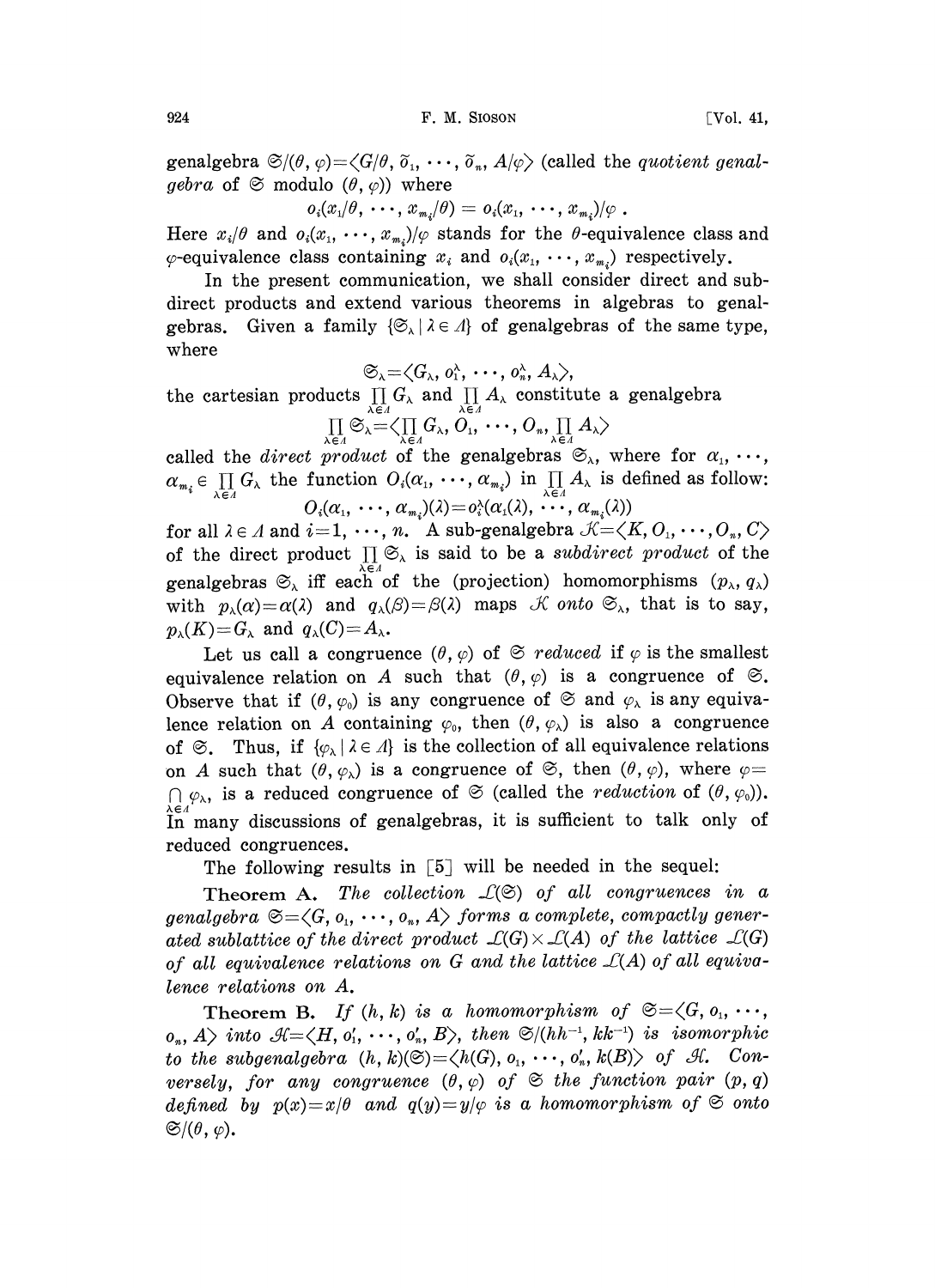Theorem C. For each congruence  $(\theta, \varphi)$  of a genalgebra  $\mathfrak{S}$ , there is an isomorphism f between the lattice  $\mathcal{L}(\mathfrak{S}/(\theta, \varphi))$  of all congruences of  $\mathfrak{S}(\theta, \varphi)$  and the lattice  $\mathcal{L}(\mathfrak{S}(\theta, \varphi))$  of all congruences  $(\zeta, \eta)$  of  $\mathfrak{S}$  containing  $(\theta, \varphi)$ . Moreover, if  $f(\zeta, \eta) = (\rho, \sigma)$ , then

 $\mathfrak{S}/(\zeta, \eta) \cong (\mathfrak{S}/(\theta, \varphi))/(\rho, \sigma).$ 

The above function  $f$  is, in fact, defined by

 $(x, y) \in \zeta$  if and only if  $(x/\theta, y/\theta) \in \rho$ ,

 $(z, u) \in \eta$  if and only if  $(z/\varphi, u/\varphi) \in \sigma$ .

Thus,  $(\rho, \sigma)$  is reduced if and only if  $(\zeta, \eta)$  is reduced.

We now state our first result:

Theorem 1. A necessary and sufficient condition for a genalgebra  $\mathfrak{S}=\langle G, o_1, \dots, o_n, A \rangle$  to be isomorphic with a subdirect product of the genalgebras  $\mathfrak{S}_{\lambda} = \langle G_{\lambda}, o_{1}^{\lambda}, \cdots, o_{n}^{\lambda}, A_{\lambda} \rangle$  is that there exists for each  $\lambda \in A$  a homomorphism  $(h_{\lambda}, k_{\lambda})$  of  $\mathfrak{S}$  onto  $\mathfrak{S}_{\lambda}$  whose kernels  $(\theta_{\lambda}, \varphi_{\lambda})=(h_{\lambda}h_{\lambda}^{-1}, k_{\lambda}k_{\lambda}^{-1})$  satisfy the condition

$$
\bigcap_{\lambda \in \Lambda} (\theta_{\lambda}, \varphi_{\lambda}) = (\varDelta_{\theta}, \varDelta_{\Lambda}),
$$

where  $\Delta_{\mathcal{G}}(\Delta_A)$  denotes the equality relation on  $G(A)$ .

Proof. Suppose  $\mathfrak{S}$  is isomorphic under  $(f, g)$  onto the subdirect product  $\mathcal{K}=\langle K, 0_1, \cdots, 0_n, C\rangle$  of the genalgebras  $\mathfrak{S}_{\lambda}$ . Let  $(p_{\lambda}, q_{\lambda})$ be the projection homomorphisms of  $\mathcal K$  onto  $\mathfrak{S}_{\lambda}(\lambda \in \Lambda)$ . Set  $(h_{\lambda}, k_{\lambda})=$  $(p_{\lambda}f, q_{\lambda}g)$ . Then for each  $i=1,\dots,n$  and all  $x_1,\dots,x_{m_i}\in G$ , we have

$$
k_{\lambda}(o_i(x_1,\dots,x_{m_i}))=q_{\lambda}g(o_i(x_1,\dots,x_{m_i}))=q_{\lambda}O_i(f(x_1),\dots,f(x_{m_i}))\\=o_i^{\lambda}(p_{\lambda}f(x_1),\dots,p_{\lambda}f(x_{m_i}))=o_i^{\lambda}(h_{\lambda}(x_1),\dots,h_{\lambda}(x_{m_i})).
$$

Thus,  $(h_{\lambda}, k_{\lambda})$  is a homomorphism, and clearly  $h_{\lambda}(G)=G_{\lambda}$  and  $k_{\lambda}(A)=$  $A_{\lambda}$ . It remains to show the second condition. Assume that  $(x, y) \in$  $\bigcap_{\substack{k\in A\\ k\neq n}} \theta_{\lambda}$  so that  $(x, y) \in \theta_{\lambda}$  for all  $\lambda \in A$ . Since  $\theta_{\lambda} = h_{\lambda}h_{\lambda}^{-1} = (p_{\lambda}f)(p_{\lambda}f)^{-1}$ , then  $p_{\lambda}(f(x))=p_{\lambda}(f(y))$  for all  $\lambda \in \Lambda$ . Hence  $f(x)=f(y)$ . But f is one-to-one; therefore,  $x=y$  or  $(x, y) \in A_{\sigma}$ . A similar result may be derived for  $\mathcal{A}_4$ . The second given condition thus follows.

Conversely, suppose the above two conditions hold. For each  $x \in G$  and  $y \in A$ , let  $\chi \in \prod G_{\lambda}$  and  $\psi \in \prod A_{\lambda}$  such that  $\chi(\lambda)=h_{\lambda}(x)$  and  $\psi(\lambda)=k_{\lambda}(y)$  for all  $\lambda \in \Lambda$ . Set  $K=\{\chi \mid x \in G\}$  and  $C=\{\psi \mid y \in A\}$ . For each  $i=1, 2, \dots, n$  and  $\chi_1, \dots, \chi_{m_i} \in K$  observe that  $O_i(\chi_1, \dots, \chi_m)(\lambda) = O_i(\chi_1, \dots, \chi_m)(\lambda) = O_i(h_1(x_i))$ .

$$
O_i(\chi_1, \ldots, \chi_{m_i})(\lambda) = o_i^{\lambda}(\chi_1(\lambda), \ldots, \chi_{m_i}(\lambda)) = o_i^{\lambda}(h_{\lambda}(x_1), \ldots, h_{\lambda}(x_{m_i}))
$$
  
=  $k_{\lambda}(o_i(x_1, \ldots, x_{m_i})) \in C$ .

Hence  $\mathcal{K}=\!\! \prec \!\! K, O_{\scriptscriptstyle 1},\,\cdots, \,O_{\scriptscriptstyle n}, \,C\!\! \succ$  is a subgenalgebra of the product  $\textstyle \prod \mathfrak{S}_\lambda.$ Define  $(f, g) \colon \mathfrak{S} \to \mathcal{K}$  such that  $f(x) = \chi$  and  $g(y) = \psi$ . Let

$$
g(o_i(x_1, \ldots, x_{m_i})) = \omega \\ \text{for } i = 1, \ldots, n \text{ and } x_1, \ldots, x_{m_i} \in G. \quad \text{Then} \\ \omega(\lambda) = k_{\lambda}(o_i(x_1, \ldots, x_{m_i})) = o_i^{\lambda}(h_{\lambda}(x_1), \ldots, h_{\lambda}(x_{m_i})) \\ = o_i^{\lambda}(\chi_1(\lambda), \ldots, \chi_{m_i}(\lambda)) = O_i(\chi_1, \ldots, \chi_{m_i})(\lambda)
$$